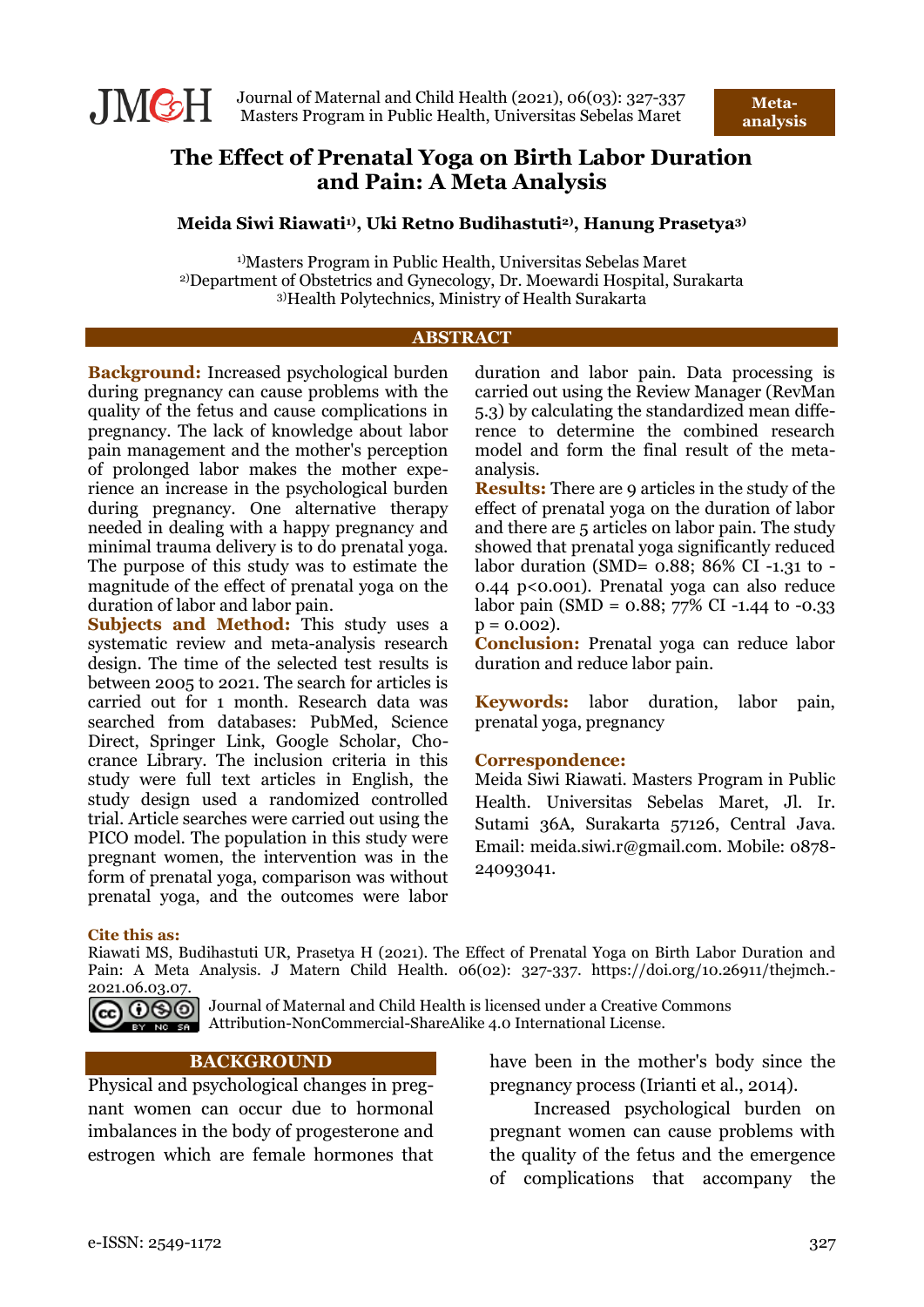delivery process. Lack of knowledge about labor pain management, the mother's perception of prolonged labor or non-progressive labor makes the mother experience an increased psychological burden during pregnancy (Shindu, 2014).

According to several studies on labor pain, as many as 35% experienced moderate labor pain, 30% experienced severe labor and 20% experienced extreme labor (Tounair, 2007 in Nelly, 2015). In 2017, around 810 women died from preventable pregnancy complications. Long labor is the cause of complications with an incidence of 69,000 or 2.8% of deaths (WHO, 2018).

One alternative therapy needed in dealing with a happy pregnancy and minimal trauma and minimal complications is to do meditation/yoga (Jahdi et al., 2017). Prenatal yoga is a sport that can harmonize the body, mind, and spirit by building a strong posture and training muscles to be flexible and strong (Aflahiyah et al., 2020).

Prenatal yoga can be used to prepare the mother's psychological condition in facing childbirth. Prenatal yoga will provide benefits to the biomotor component of the muscles being trained, it can also increase cardiorespiratory endurance by increasing oxygen consumption. Prenatal yoga will have a positive effect on cervical dilatation and coordinated uterine activity during labor (Bussing et al., 2012).

Research on prenatal yoga conducted by Chuntharapat (2008) shows that women who do yoga will feel less labor pain than women who do not do prenatal yoga. Women who practice yoga are also reported to experience shorter deliveries (Chuntharapat et al., 2008).

This study is expected to estimate the magnitude of the effect of prenatal yoga on the duration of labor and labor pain.

### **SUBJECTS AND METHOD**

# **1. Study Design**

This research was conducted using a systematic review and meta-analysis with PRISMA flow diagram guidelines. Search articles using databases: PubMed, Science Direct, Springer Link, and Google Scholar and are carried out within 1 month. Search keywords used: "Yoga" OR "Prenatal Yoga" AND "Labor Pain" OR "Delivery Pain" AND "Duration Labor "OR Stage of Labor" AND "Randomized Control Trial".

# **2. Inclusion Criteria**

The author developed the inclusion criteria, namely full text English articles with a Randomized Controlled Trial study design. The research subjects were pregnant women and the outcomes analyzed were labor duration and labor pain.

# **3. Exclusion Criteria**

The exclusion criteria in this study were non-randomized controlled trial studies, articles were not full text and published before 2005.

**4. Operational Definition of Variables** The search for articles was carried out by considering the eligibility criteria defined using the PICO model. The population in the study were pregnant women with prenatal yoga intervention, comparison did not do prenatal yoga, outcomes in the form of labor duration and labor pain

**Duration of Labor** is how long it takes for normal delivery, the instrument is a calculation with hours and a continuous measuring scale.

**Labor pain** is pain/ discomfort experienced by mothers in labor due to uterine contractions. The instruments are pain scale and continuous measuring scale.

**Prenatal yoga** is an exercise movement in pregnancy that aims to prepare pregnant women physically, mentally and spiritually. The instrument used is a published article.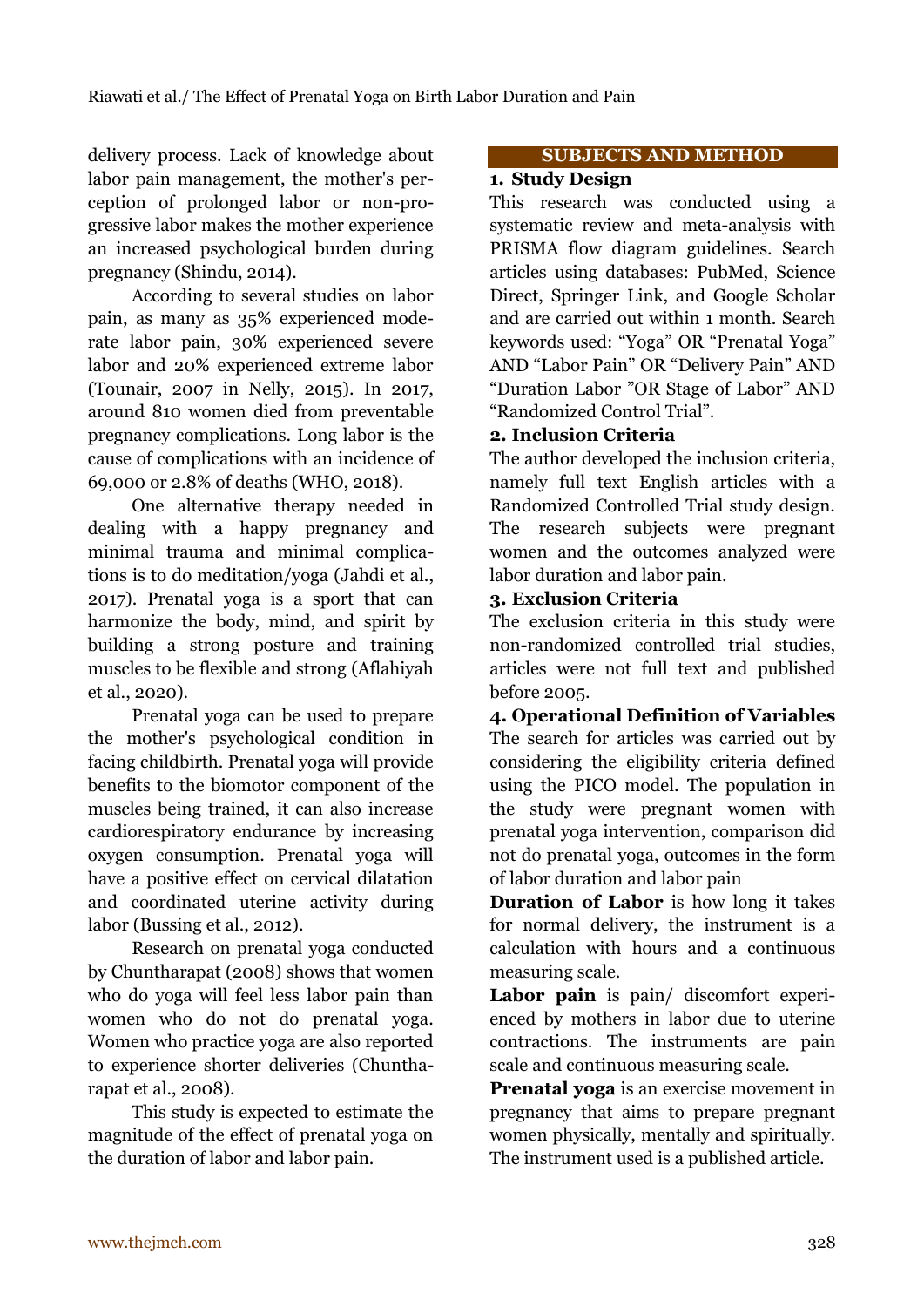### **5. Instruments**

The study uses the PRISMA flow diagram guidelines and the assessment of the quality of research articles using the Critical Appraisal Checklist for RCT Study tools (CEBMa, 2014).



# **Figure 1. PRISMA Flowchart**

#### **RESULTS**

The article review process using the PRISMA flow chart can be seen in Figure 1. The total articles obtained were 9 articles. The distribution of the article is on 2 continents with details 8 from Asia and 1 from Australia.

|                 |  | Table 1. Research Quality Assessment of the Effect of Prenatal Yoga on Labor |  |  |  |  |
|-----------------|--|------------------------------------------------------------------------------|--|--|--|--|
| <b>Duration</b> |  |                                                                              |  |  |  |  |

| <b>Primary Study</b>       |  | Criteria |   |  |   |   |   |   |          |          |    |    | <b>Total</b> |
|----------------------------|--|----------|---|--|---|---|---|---|----------|----------|----|----|--------------|
|                            |  | $\bf{2}$ | 3 |  | 5 | b | 7 | 8 | Q        | 10       | 11 | 12 |              |
| Bolanthakodi et al. (2018) |  |          |   |  |   |   |   |   |          |          |    |    | 12           |
| Chuntharapat et al (2008)  |  |          |   |  |   |   |   |   |          |          |    |    | 12           |
| Jahdi et al.(2016)         |  |          |   |  |   |   |   |   |          |          |    |    | 12           |
| Karnasih (2018)            |  |          |   |  |   |   |   |   | $\Omega$ | $\Omega$ |    |    | 10           |
| Kumar et al. (2017)        |  |          |   |  |   |   |   |   |          | $\Omega$ |    |    | 11           |
| Levett et al. $(2016)$     |  |          |   |  |   | ∩ |   |   |          |          | 0  |    | 10           |
| Mohyadin et al. (2019)     |  |          | ∩ |  |   |   |   |   |          | Ω        |    |    | 10           |
| Satyapriya et al. (2013)   |  |          |   |  |   | ∩ |   |   |          |          |    |    | 11           |
| Yekefallah et al. (2021)   |  |          |   |  |   |   |   |   |          |          | 0  |    | 11           |
| $N_{\alpha+\alpha}$        |  |          |   |  |   |   |   |   |          |          |    |    |              |

Note:

Answer  $1 = ves$ 

Answer  $o = no$ 

# **6. Data Analysis**

The data in this study were analyzed using the RevMan 5.3 application, to calculate the effect size and heterogeneity of the study. The results of data processing are presented in the form of forest plots and funnel plots.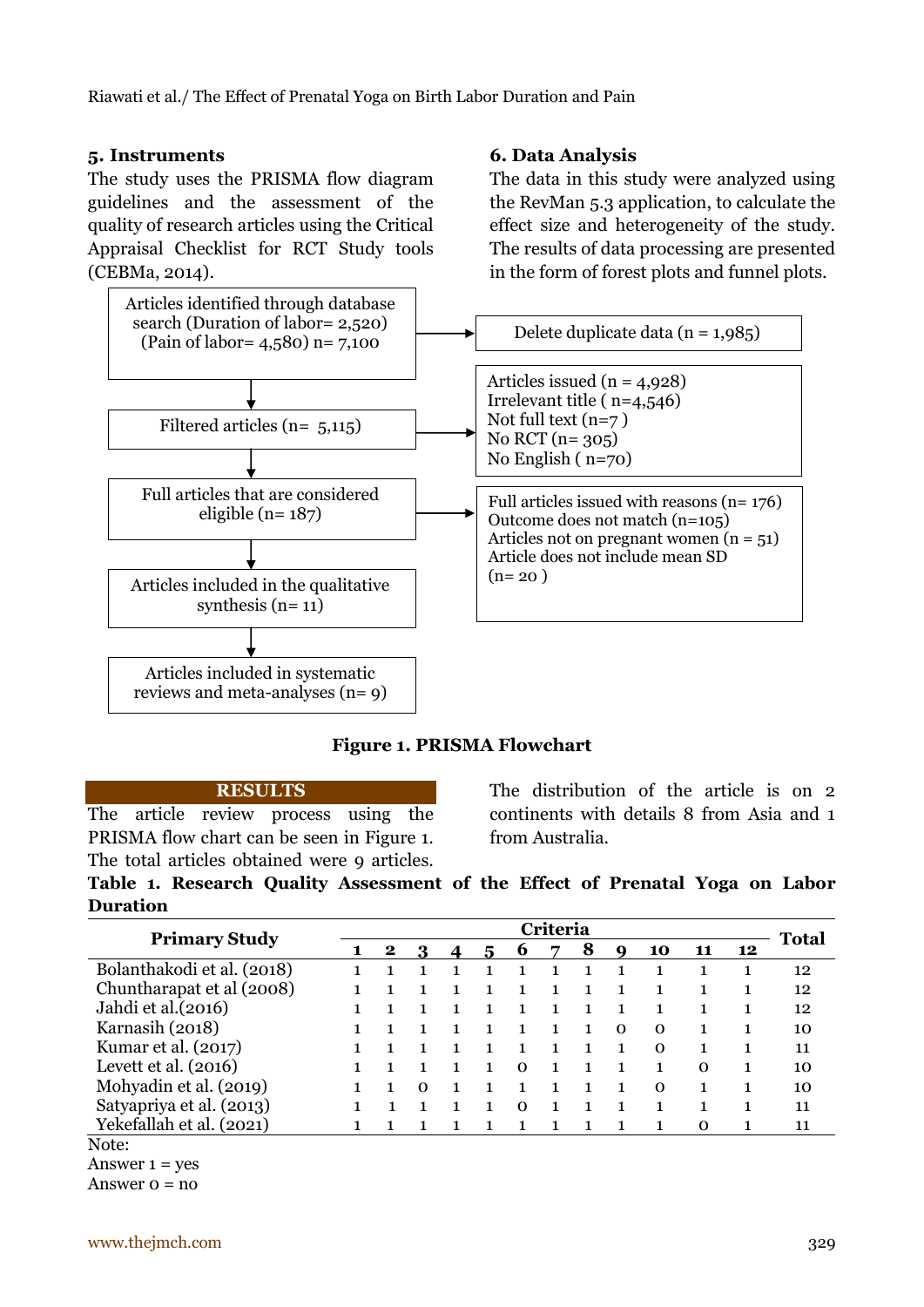|                            | Criteria |  |  |  |  |   |   |   |             |          |    |    |              |
|----------------------------|----------|--|--|--|--|---|---|---|-------------|----------|----|----|--------------|
| <b>Primary Study</b>       |          |  |  |  |  | o | ∍ | 8 | $\mathbf Q$ | 10       | 11 | 12 | <b>Total</b> |
| Bolanthakodi et al. (2018) |          |  |  |  |  |   |   |   |             |          |    |    | 12           |
| Chuntharapat et al. (2008) |          |  |  |  |  |   |   |   |             |          |    |    | 12           |
| Jahdi et al. (2016)        |          |  |  |  |  |   |   |   |             |          |    |    | 12           |
| Karnasih (2018)            |          |  |  |  |  |   |   |   | $\Omega$    | $\Omega$ |    |    | 10           |
| Mohyadin et al. (2019)     |          |  |  |  |  |   |   |   |             |          |    |    | 10           |
| $N \cap$ to.               |          |  |  |  |  |   |   |   |             |          |    |    |              |

**Table 2. Research Quality Assessment of the Effect of Prenatal Yoga on Labor Pain**

Answer  $1 = yes$ 

Answer  $o = no$ 

Quality research in this study uses critical appraisal tools randomized controlled trial (RCT) published by (CEBMa (Center for Evidence-Based Medicine). The 12 questions used are as follows:

- 1. Does the research address clearly focused statements/problems?
- 2. Is the randomized controlled trial research method appropriate to answer the research question?
- 3. Were there enough subjects in the study to establish that the findings did not occur by chance?
- 4. Were subjects randomly allocated to the experimental and control groups? If not, could this be biased?
- 5. Were inclusion/exclusion criteria used?
- 6. Were the two groups comparable at the start of the study?
- 7. Were objective and unbiased outcome criteria used?
- 8. Are objective and validated measurement methods used in measuring the results? If not, were the results judged by someone who was not aware of the group assignment (i.e. was the assessment blinded?)
- 9. Is effect size practically relevant?
- 10. How precise is the estimate of the effect? Is there a confidence interval?
- 11. Could there be confounding factors that have not been taken into account?
- 12. Are the results applicable to your research?

The researcher extracted data from the articles that had been obtained by making a simple table containing the author and year of publication, research title, research objectives, study design, research location, number of samples, interventions provided, and research results. www.summary source articles were identified from the results of the review and 9 articles were found that qualified as sources for meta-analysis research. Research related to the effect of prenatal yoga on the duration of labor comes from the Asian continent and the Australian continent, which consists of various countries including Indonesia, Iran, India, Thailand and Australia. An overview of each study can be seen in Table 3.

Articles related to the effect of prenatal yoga on labor pain come from the Asian continent which consists of Indonesia, Iran, India, Thailand and Thailand. An overview of each study can be seen in Table 4.

Note: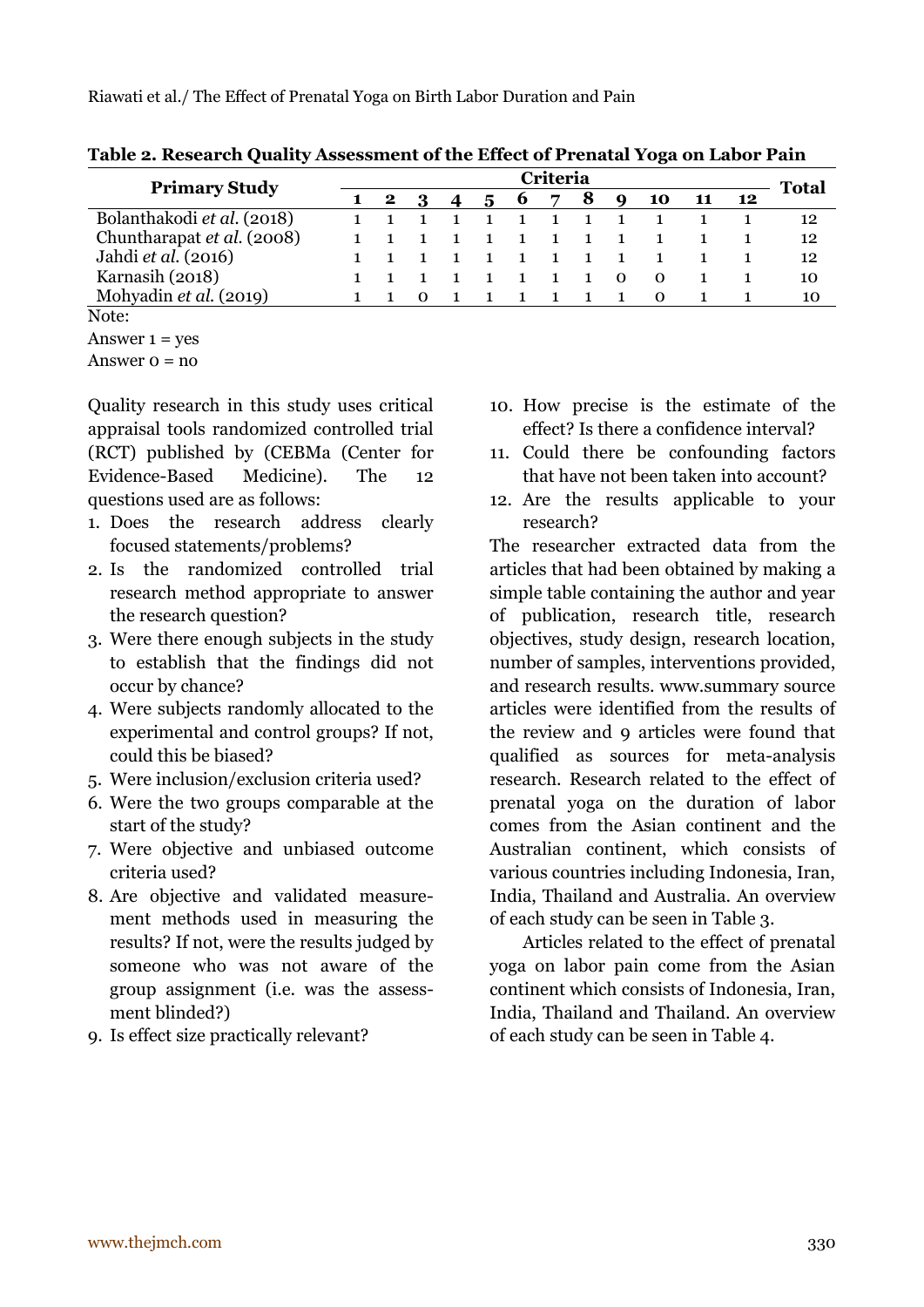| <b>Author</b> | Country     | <b>Study</b>  | <b>Sample</b>    | P        | $\mathbf I$ | $\mathbf C$ | $\Omega$ |
|---------------|-------------|---------------|------------------|----------|-------------|-------------|----------|
| (Year)        | (Continent) | <b>Design</b> |                  |          |             |             |          |
| Balantha-     | India       | <b>RCT</b>    | Yoga Group: 67   | Pregnant | Prenatal    | Without     | Labor    |
| kodi et al.   | (Asia)      |               | Control grup: 58 | Woman    | Yoga        | prenatal    | duration |
| (2018)        |             |               |                  |          |             | yoga        |          |
| Chuntha-      | Thailand    | <b>RCT</b>    | Yoga Group: 33   | Pregnant | Prenatal    | Without     | Labor    |
| rapat et al.  | (Asia)      |               | Control grup: 33 | Woman    | Yoga        | prenatal    | duration |
| (2008)        |             |               |                  |          |             | yoga        |          |
| Jahdiet al    | Iran        | <b>RCT</b>    | Yoga Group: 30   | Pregnant | Prenatal    | Without     | Labor    |
| (2016)        | (Asia)      |               | Control grup: 30 | Woman    | Yoga        | prenatal    | duration |
|               |             |               |                  |          |             | yoga        |          |
| Karnasih      | Indonesia   | <b>RCT</b>    | Yoga Group: 11   | Pregnant | Prenatal    | Without     | Labor    |
| (2018)        | (Asia)      |               | Control grup: 11 | Woman    | Yoga        | prenatal    | duration |
|               |             |               |                  |          |             | yoga        |          |
| Kumar et      | India       | <b>RCT</b>    | Yoga Group: 40   | Pregnant | Prenatal    | Without     | Labor    |
| al. (2017)    | (Asia)      |               | Control grup: 40 | Woman    | Yoga        | prenatal    | duration |
|               |             |               |                  |          |             | yoga        |          |
| Levettet al.  | Australia   | <b>RCT</b>    | Yoga Group: 86   | Pregnant | Prenatal    | Without     | Labor    |
| (2017)        | (Australia) |               | Control grup: 83 | Woman    | Yoga        | prenatal    | duration |
|               |             |               |                  |          |             | yoga        |          |
| Mohyadin      | Iran        | <b>RCT</b>    | Yoga Group: 11   | Pregnant | Prenatal    | Without     | Labor    |
| (2019)        | (Asia)      |               | Control grup: 11 | Woman    | Yoga        | prenatal    | duration |
|               |             |               |                  |          |             | yoga        |          |
| Satyapriya    | India       | <b>RCT</b>    | Yoga Group: 51   | Pregnant | Prenatal    | Without     | Labor    |
| (2013)        | (Asia)      |               | Control grup: 45 | Woman    | Yoga        | prenatal    | duration |
|               |             |               |                  |          |             | yoga        |          |
| Yekefallah    | Iran        | <b>RCT</b>    | Yoga Group: 67   | Pregnant | Prenatal    | Without     | Labor    |
| (2021)        | (Asia)      |               | Control grup: 58 | Woman    | Yoga        | prenatal    | duration |
|               |             |               |                  |          |             | yoga        |          |

**Table 3. Description of the primary study of the effect of prenatal yoga on labor duration** 

# **Table 4. Description of the primary study of the effect of prenatal yoga on labor pain**

| Author<br>(Year) | Country<br>(Continent) | <b>Study</b><br><b>Design</b> | <b>Sample</b>    | P        | I        | $\mathbf C$ | O     |
|------------------|------------------------|-------------------------------|------------------|----------|----------|-------------|-------|
| Balantha-        | India                  | <b>RCT</b>                    | Yoga Group: 67   | Pregnant | Prenatal | Without     | Labor |
| kodi et al.      | (Asia)                 |                               | Control grup: 58 | Woman    | Yoga     | prenatal    | Pain  |
| (2018)           |                        |                               |                  |          |          | yoga        |       |
| Chuntha-         | Thailand               | <b>RCT</b>                    | Yoga Group: 33   | Pregnant | Prenatal | Without     | Labor |
| rapat et al.     | (Asia)                 |                               | Control grup: 33 | Woman    | Yoga     | prenatal    | Pain  |
| (2008)           |                        |                               |                  |          |          | yoga        |       |
| Jahdiet al.      | Iran                   | <b>RCT</b>                    | Yoga Group: 30   | Pregnant | Prenatal | Without     | Labor |
| (2016)           | (Asia)                 |                               | Control grup: 30 | Woman    | Yoga     | prenatal    | Pain  |
|                  |                        |                               |                  |          |          | yoga        |       |
| Karnasih         | Indonesia              | <b>RCT</b>                    | Yoga Group: 11   | Pregnant | Prenatal | Without     | Labor |
| (2018)           | (Asia)                 |                               | Control grup: 11 | Woman    | Yoga     | prenatal    | Pain  |
|                  |                        |                               |                  |          |          | yoga        |       |
| Mohyadin         | Iran                   | <b>RCT</b>                    | Yoga Group: 11   | Pregnant | Prenatal | Without     | Labor |
| (2019)           | (Asia)                 |                               | Control grup: 11 | Woman    | Yoga     | prenatal    | Pain  |
|                  |                        |                               |                  |          |          | yoga        |       |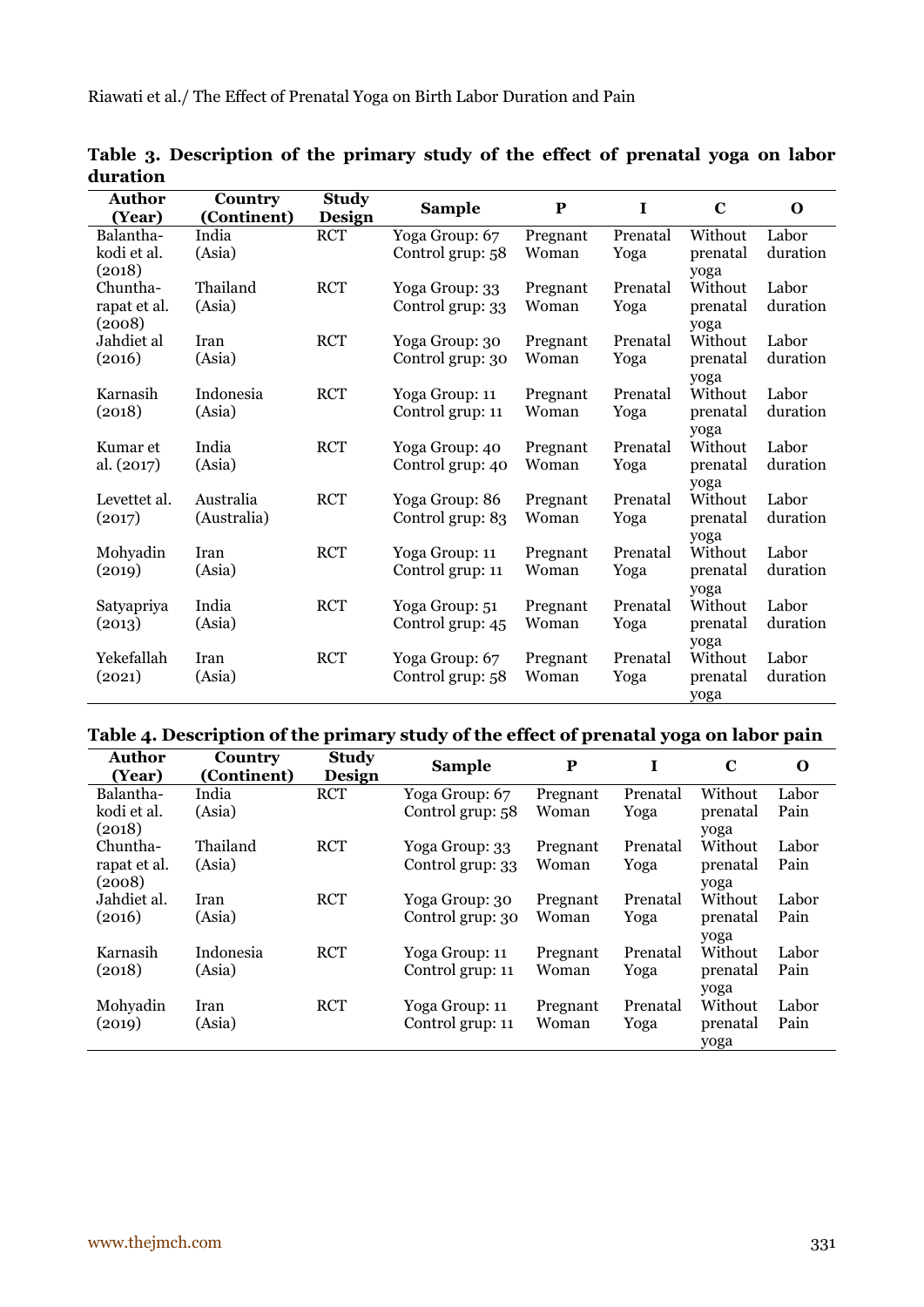# **1. The effect of prenatal yoga on the labor duration**

# **a. Forest Plot**

Interpretation of the results of the metaanalysis process can be seen through the forest plot. Figure 2 shows that prenatal yoga practice 0.88 times reduced the

duration of labor in pregnant women compared to without prenatal yoga and was statistically significant (P<0.001). The heterogeneity of the research data shows I <sup>2</sup>= 86% so that the distribution of the data is declared heterogeneous (random effect model).





### **a. Funnel Plot**

Based on Figure 3 of the 9 articles analyzed, there is no publication bias which is indicated by the symmetrical distribution of the right and left plots where 5 plots are on

the right and 4 plots are on the left. The plot on the left of the graph appears to have a standard error between 0.2 and 0.5 and the plot on the right has a standard error between 0.1 and 0.5.



**Figure 3. Funnel Plot Effect of Prenatal Yoga to Labor Duration**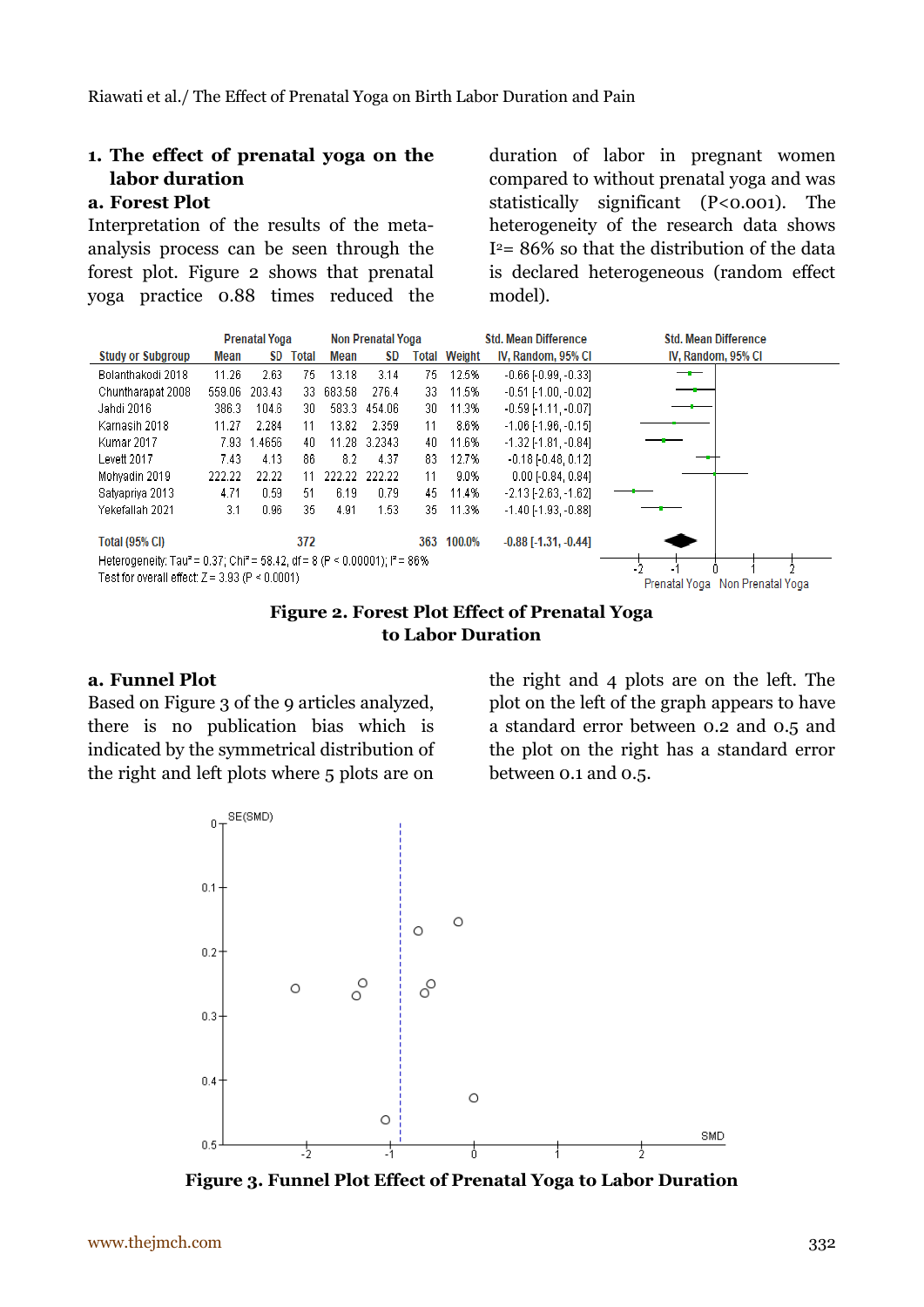# **2. The Effect of Prenatal Yoga on Labor Pain**

# **a.** Forest Plot

Interpretation of the results of the metaanalysis process can be seen through the forest plot. Figure 4 shows that prenatal yoga practice 0.88 times reduced labor pain in pregnant women compared to no prenatal yoga and was statistically significant ( $p = 0.002$ ). The heterogeneity of the research data shows  $I2 = 77\%$  so that the distribution of the data is declared heterogeneous (random effect model).



**Figure 4. Forest plot effect of prenatal yoga on labor pain**

# **a. Funnel Plot**

Based on Figure 5, the funnel plot does not show any publication bias which is indicated by the symmetry of the right and left plots of the leaflets where 3 plots are on

the right and 2 plots are on the left. The plot on the left of the graph appears to have a standard error between 0.2 and 0.6 and the plot on the right appears to have a standard error between 0.2 and 0.6.



**Figure 5. Funnel Plot Effect of Prenatal Yoga on Labor Pain**

### **DISCUSSION**

This systematic study and meta-analysis raised the theme of the effect of prenatal

yoga on labor duration and labor pain. The dependent variables analyzed were labor duration and labor pain. This meta-analysis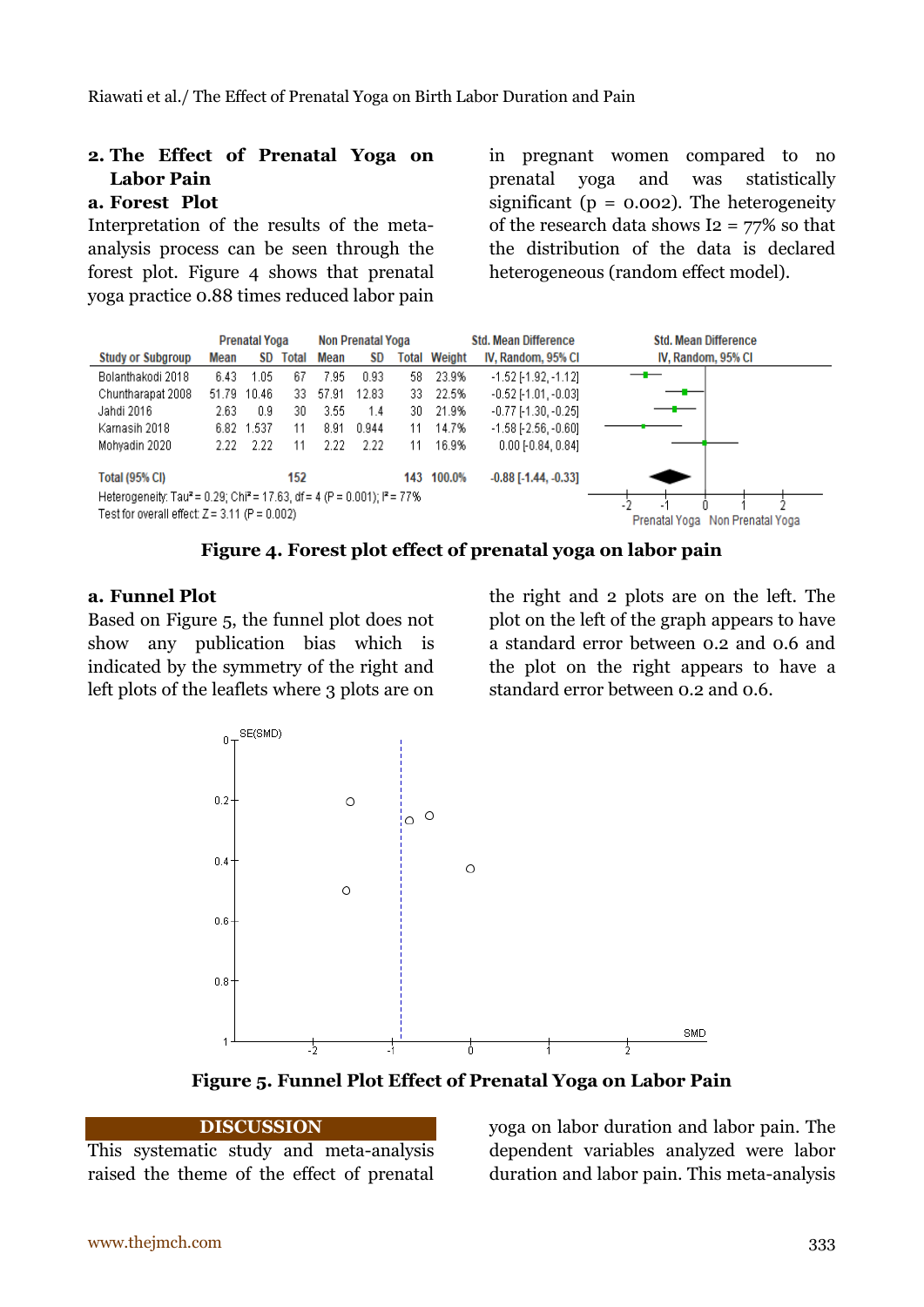study used a study that controlled the confounding factors. It can be seen from the inclusion criteria of the study, namely using a randomized controlled trial research design and the statistical results of each study include a standardized mean difference.

Estimates of the combined effect of prenatal yoga on labor duration and labor pain were processed using Revman 5.3 with the continuous difference method on bivariate data of two groups that had been controlled for confounding factors by randomization. The results of the systematic study and meta-analysis are presented in the form of forest plots and funnel plots.

The forest plot shows an overview of the information for each study examined in the meta-analysis, and estimates of the overall results (Murti, 2018).

Funnel Plot is a diagram in a metaanalysis that is used to demonstrate the possibility of publication bias. (Murti, 2018).

# **1. The Effect of Prenatal Yoga on the Duration of Labor**

There are 9 research articles from various countries using the Randomized controlled trial method that can be used as a source of research for this meta-analysis. The forest plot results showed that prenatal yoga practice could reduce labor duration 0.88 times compared to no prenatal yoga (SMD= 0.88; 86% CI -1.31 to -0.44 p<0.0001).

This is in line with Rong et al. (2020) which states that pregnant women who do prenatal yoga will have a shorter duration of labor compared to women who do not do prenatal yoga and it is statistically significant (MD= -120.78; CI 95%= -166.33 to  $75.23$  p<0.001). This study is also in line with research conducted by Curtis et al., (2012) which stated that the duration of labor was significantly shorter in the yoga group than in the control group.

Yoga practice during pregnancy consists of several stages, namely: stages of pranayama, asanas, relaxation and meditation techniques. All of these stages will provide enormous benefits for the condition of the mother and fetus (Karnasih, 2018).

The stages of Pranayama (regular breathing manipulation) taught during prenatal yoga can be applied when the mother is in labor so that the mother feels relaxed. The existence of relaxation in the body can affect oxygen intake and ATP secretion for the uterine contraction process so that cervical opening becomes faster (Karnasih, 2018).

Asana techniques in prenatal yoga practice can help make the body more flexible and strengthen muscles at the same time. Relaxation techniques will help increase self-awareness, conserve energy, create a breathing rhythm during labor and relieve tension during contractions. Meditation will help to release tension, overcome stress and fear and will make the mind calm and centered on the body. With these techniques, labor will take place easily and the duration of labor will be shorter (Gupta et al., 2018).

# **2. The Effect of Prenatal Yoga on Labor Pain**

There are 5 research articles from various countries using the Randomized controlled trial method that can be used as a source of meta-analysis research. The results of the forest plot show that prenatal yoga practice can reduce labor pain 0.88 times compared to without doing prenatal yoga (SMD= 0.88;  $77\%$  CI= -1.44 to -0.33 p= 0.002). This is in line with Jahdi et al. (2016) which stated that pregnant women in the control group had higher pain intensity than pregnant women in the experimental group (yoga) with a significance number of p= 0.01.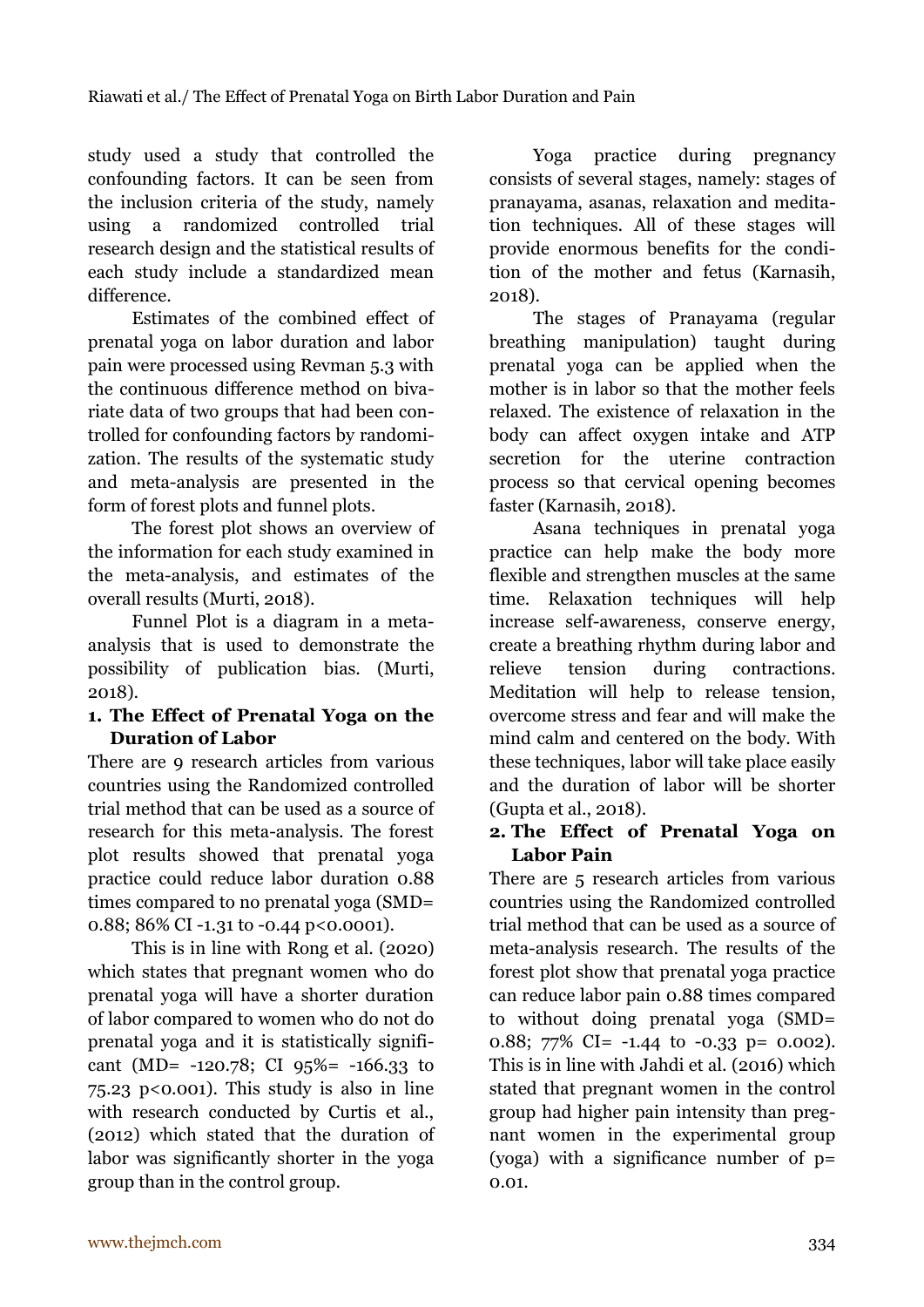Kawanishi et al.(2015) who stated that yoga practice during pregnancy can reduce labor pain. Hawrelak et al. (2009) also stated that pregnant women who practice yoga for 30 minutes and do it 3 times a week can reduce pain during labor and shorten the duration of labor. Yoga practice is focused as an educational program and will be offered to every pregnant woman to reduce labor pain (Shim et al., 2012). The low labor pain in pregnant women who do prenatal yoga is because during yoga practice the emphasis is on correct breathing techniques, relaxation and meditation of the mother's body and mind, so that the mother is better able to overcome the pain she feels Controlled breathing technique taught during yoga is one of the nonpharmacological techniques that can help reduce pain perception (Marwa, 2017). Yoga is an invasive and non-pharmacological method that has been shown to increase strength and flexibility (Sun et al., 2010).

Regular practice of yoga has been shown to be beneficial for the mind and body because yoga can increase spinal flexibility, increase cerebrospinal fluid circulation and increase the release of endorphins and serotonin (Campbell et al., 2004). Yoga practice also serves to raise the threshold for pain perception during labor (Narendran et al., 2005).

Prenatal yoga exercises can strengthen and increase the flexibility of the perineum, vagina and sphincter muscles so as to facilitate normal labor and delivery. Prenatal yoga practice can also lead to lower labor induction rates, shorter labor durations and lower pain perception (Dykema et al., 2011).

# **AUTHOR CONTRIBUTION**

Meida Siwi Riawati is the main researcher who selects the topic, searches and collects research data. Uki Retno Budihastuti and Hanung Prasetya played a role in analyzing data and reviewing research documents, analyzing data and reviewing research documents.

### **FUNDING AND SPONSORSHIP** This study is self-funded.

### **CONFLICT OF INTEREST**

There is no conflict of interest in this study.

### **ACKNOWLEDGEMENT**

We are very grateful to database providers PubMed, Science Direct, Springer Link, and Google Scholar.

### **REFERENCE**

- Aflahiyah S, Tamtomo DG, Prasetya H (2020). Effectiveness of prenatal yoga on sleep quality and reduction of anxiety during pregnancy: A Meta Analysis. Matern Child Health J. 5(6): 629-640. doi: [10.26911/thejmch.-](https://doi.org/10.26911/thejmch.2020.05.06.03) [2020.05.06.03](https://doi.org/10.26911/thejmch.2020.05.06.03)
- Balanthakodi C, Raghunandan C, Saili A, Mondal S, Saxena P (2018). Prenatal Yoga: Effect on alleviation of labor pain and birth outcome. J Altern Complement Med.24 (12): 1181-1188. doi: 10.1089/acm.2018.0079
- Bussing A, Khalsa SB, Michalsen A, Sherman KJ, Telles S (2012). Yoga as a therapeutic intervention. Evid Based Complementary Altern. Med.2012: 1. doi: 10.1155/2012/174291.
- Campbell D, Moore K. (2004). Yoga as a preventative and treatment for depression, anxiety, and stress.Int J Yoga Therap. 14(1): 53–58. doi: https://doi.org/10.17761/ijyt.14.1.t74 27823p2478255.
- CEBMa(2014). Critical appraisal. Available at: http://cebma.org/resources-and-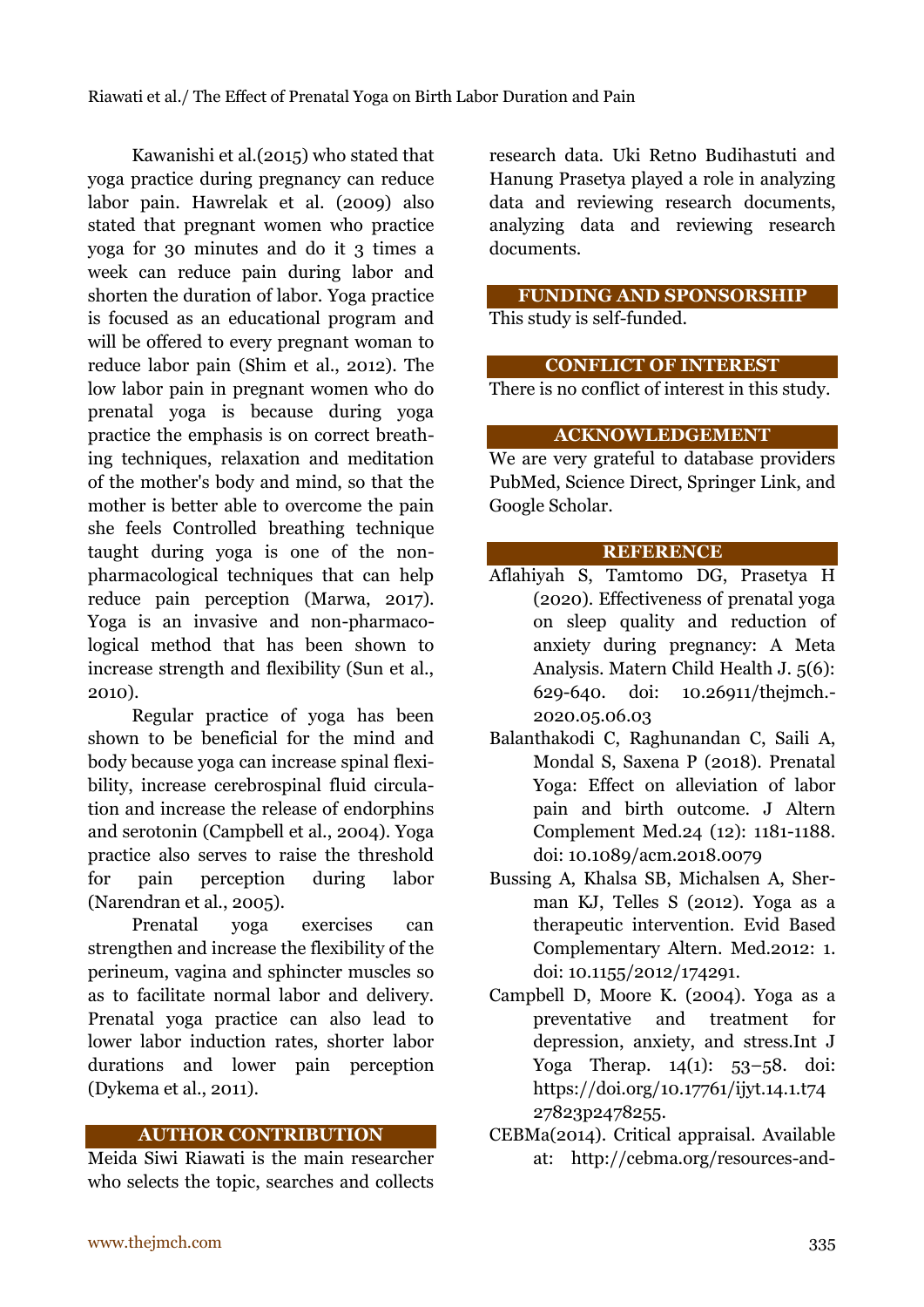tools/what-iscritical-appraisal/ Accesed: 21 Februari 2021.

- Chuntharapat S, Petpichetchian W, Hatthakit U (2008). Yoga during pregnancy: effects on maternal comfort, labor pain and birth outcomes.Complement Ther Clin Pract. 14(2): 105–115. doi: 10.1016/j.ctcp.2007.12.007.
- Curtis K, Weinrib A, Katz J (2012). Systematic review of yoga for pregnant women: current status and future directions. Evid Based Complementary Altern Med. 2012:. 13 doi: 10.- 1155/2012/715942.
- Dykema R (2011) Yoga for fitness and wellness, 2nd ed.; Cengage Learning: Boston, MA, USA,
- Gupta A, Janu N, Punia R (2018). Eficacy of yoga and anupreksha in natural birthing and reducing labor duration.Saudi J Humanities Soc Sci. 23(4): 65-67. doi: 10.9790/0837-2304026567
- Irianti B, Halida EM, Duhita F (2014). Asuhan kehamilan berbasis bukti (Evidence-based maternity care): jakarta:sagung seto
- Jahdi F., Sheikhan F, Haghani H, Sharifi B, Ghaseminejad A, Khodarahmian M, Rouhana N (2017). Yoga during pregnancy: the effects on labor pain and delivery outcomes (a randomized controlled trial).Complement Ther Clin Pract 27: 1–4. doi: 10.1016/ j.ctcp.2016.12.002.
- Hawrelak J, Myers S (2009). Yoga in pregnancy. J Tradit Complement Med. 8(2):59–60. doi: 10.1097/GRF.00- 00000000000210
- Karnasih I (2018). The effect of yoga towards birth delivery output. IJSTR. 7(12): 62-66.
- Kawanishi Y, Hanley SJ, Tabata K, NakagiY, Ito T, Yoshioka E, Yoshida T, Saijo Y (2015). Effect of prenatal yoga: a systematic review of

randomized controlled trials. JapJ Public Health. 62(5): 221-31. doi: 10.11236/jph62.5\_221

- Kumar A, Chandrakar R. (2017). A study on the effect of integrated yoga on labor pain. Int J Yoga Allied Sci. 6(1):13-21.
- Levvet KM, Smith CA, Bensoussan A, Dahlen HG (2017). Complementary therapies for a labour and birth study: a randomized controlled trial of antenatal integrative for pain management in labour.BMJ Open. 1-10. doi: [10.1136/bmjopen-2015-010691.](https://dx.doi.org/10.1136%2Fbmjopen-2015-010691)
- Mohyadin E, Ghorashi Z, Molamomanaei Z. (2020). The effect of practicing yoga during pregnancy on labor stages leght, anxiety and pain: a randomized controlled trial.Int J Yoga Allied Sci.1- 5. doi: [http://doi.org/10.1515/jcim-](http://doi.org/10.1515/jcim-2019-0291)[2019-0291](http://doi.org/10.1515/jcim-2019-0291)
- Murti, B. (2018). Prinsip dan metode riset epidemiologi. Surakarta: Program Studi Ilmu Kesehatan Masyarakat, Program Pascasarjana, Universitas Sebelas Maret.
- Narendran S, Nagarathna R, Narendran V, Gunusheela S, Nagendra HRR (2005). Efficacy of yoga on pregnancy outcome. J Complement Integr Med. 11(2): 237–244. doi: 10.1089/acm- .2005.11.237.
- Rong L, Dai LJ, Ouyang YQ (2020). The effectiveness of prenatal yoga on delivery outcomes: a meta-analysis. Complement Ther Clin Pract. 39: 101157. doi: 10.1016/j.ctcp.2020.1011- 57.
- Satyapriya M, Raghuram N, Venkatram P, Ramarao NH (2013). The effect of integraded yoga on labor outcome: a randomized controlled study. Inter J Birth. 3(3). doi: 10.1891/2156-5287- .3.3.165
- Shim CS, Lee YS. effects of a yoga-focused prenatal program on stress, anxiety,